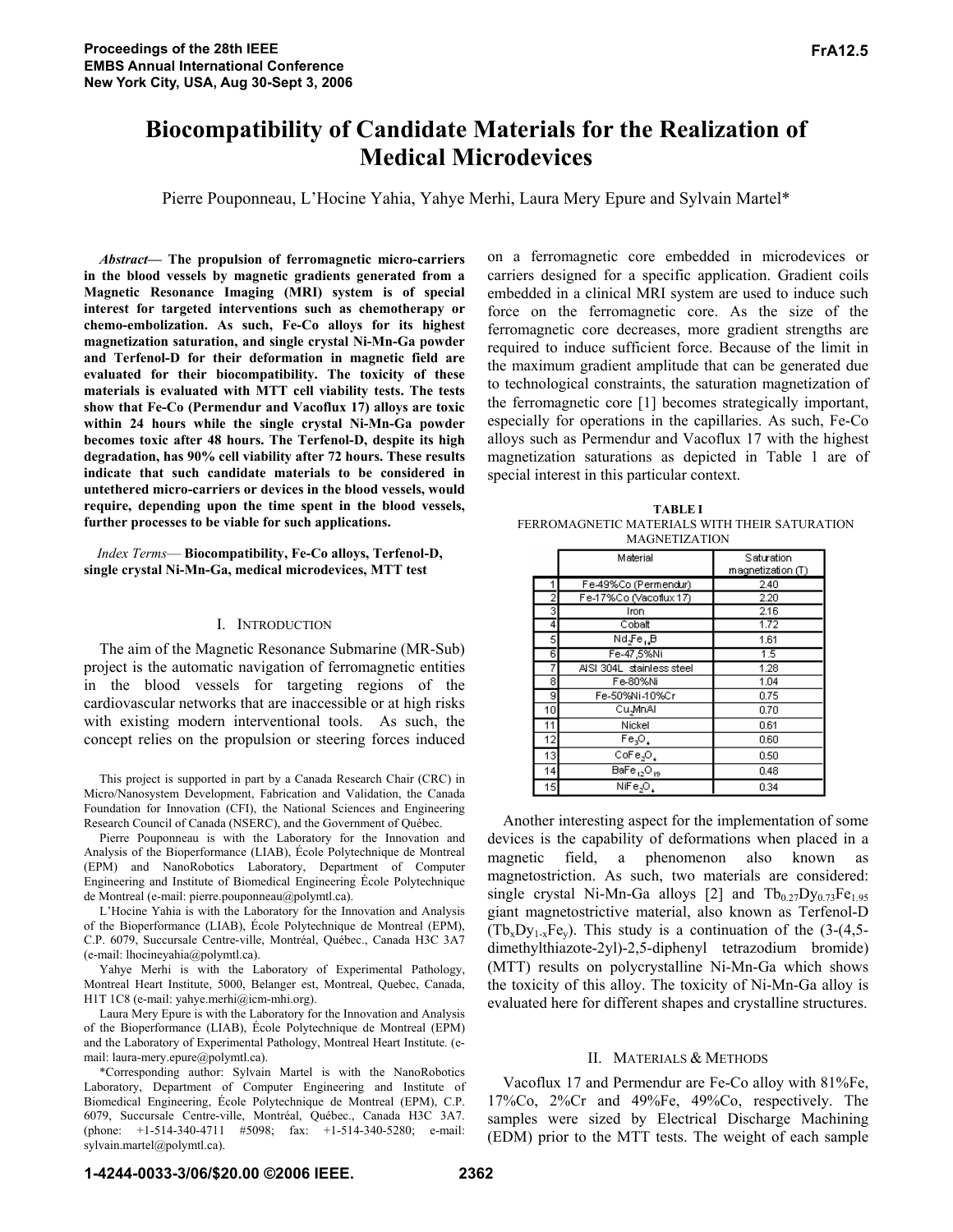was 2 grams. Every sample was cleaned with acetone followed by methanol in an ultrasonic bath during 10 minutes.

Single crystal Ni-Mn-Ga powder has the following composition: 48.6 at% Ni, 31.5at% Mn, 19.9at% Ga.

For the  $Tb_{0.27}Dy_{0.73}Fe_{1.95}$ , samples in powder form and with different bulk sizes (sample 1: length 23mm and sample 2: length 10mm) and a thickness of 2.08mm were used during MTT tests.

Ethylene Oxide was used for the sterilization of the Ni-Mn-Ga and Terfenol-D samples. Five days after sterilization, the ethylene oxide residues were removed from the samples. Half of the Fe-Co samples were sterilized with ethylene oxide while the remaining samples were sterilized by ultra-violet rays. For UV sterilization, the samples were put in a sterile host during 24 hours [3]. Prior to UV sterilization, the samples were cleaned with acetone and isopropanol under agitation.

Dulbecco's Modified Eagle's Medium (DMEM) (Sigma Chemical Co.) was added on the samples and placed in an incubator (37 $\degree$ C, 95-5% O<sub>2</sub>-CO<sub>2</sub> humidified atmosphere) during five days. To avoid degradation of the powder, the samples were not shacked during extraction. After extraction, the medium was centrifuged (1200rpm, temperature= 4°C) during 5 minutes. For extraction, 0.1 g/ml of medium for the powder and 0.2g/ml for the bulk samples were used.

Mouse fibroblast cells L929 were used. For the Ni-Mn-Ga and Terfenol-D samples, cells of different years (2003 and 2004) were used to avoid the fact that the results of toxicity can be induced by the age of the cells. The cells were cultured at 37°C, 95-5%  $O_2$ -CO<sub>2</sub> humidified atmosphere in DMEM, supplemented with 3.7g/l of sodium bicarbonate, 10% heat-inactivated (56°C for 30 min.) Fetal Bovine Serum (FBS, Gibco laboratories) and 1% penicillin-streptomycin solution (Gibco laboratories) [4].

The MTT test is based of the capacity of the living fibroblasts to synthesise (3-(4,5-dimethylthiazote-2yl)-2,5 diphenyl tetrazodium bromide) into formasan crystals. by the mitochondria [5]. The crystals are released from the cells with acidified isopropanol. The optical density of each well is measured. The cells are seeded in 96 well culture plates at a density of  $5 \times 10^4$  cells/200 $\mu$ l cell culture liquid. After 24 hours, the medium is removed from the wells and replaced by the extracts. The test is done for three time periods: 24, 48 and 72 hours. As negative control, only cells with the medium in the wells are used. The optical density is determined by a microplate reader operating at 570 nm.

#### III. RESULTS

*Fe-Co alloys:* 

The cell viability is higher for the Vacoflux 17 than for the Permendur (Fig. 1). Despite this difference, the cell viability is not higher than 72% after 24hr. For these materials, it should be noted that the viability is decreasing significantly after 24hr of incubation with cells. This result is confirmed by the morphology of the cells (fig 5). The two

sterilizations were efficient and there is no significant difference between the two processes.



Fig 1. L-929 viability after exposure to Fe-Co extracts. Vacoflux UV means Vacoflux 17 sterilized by UV and Vocoflux OE means vacoflux 17 sample sterilized with Ethylene Oxide.



Fig 2. L-929 (2003) viability after exposure to single crystal Ni-Mn-Ga powder (Ni-Mn-Ga\_1 & Ni-Mn-Ga\_2) and  $Tb_{0.27}Dy_{0.73}Fe_{1.95}$  samples (Terfenol-D\_1 = sample 1 & Terfenol-D\_2 = sample 2).

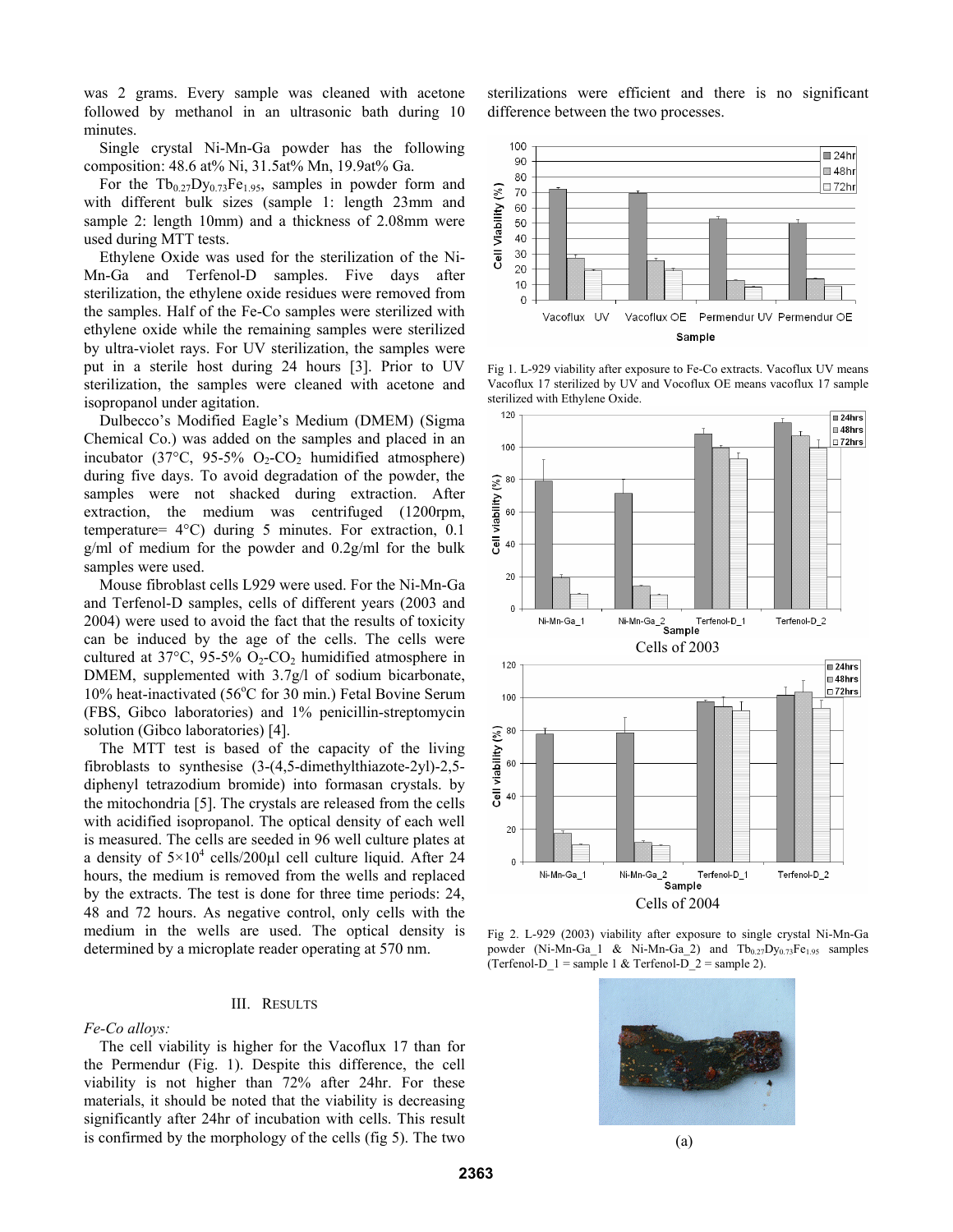

 (b) Fig 3. Tb<sub>0.27</sub>Dy<sub>0.73</sub>Fe<sub>1.95</sub> samples after the extraction during five days: (a) sample 1 and (b) sample 2.



Fig 4. L-929 viability after exposure to  $Tb_{0.27}Dy_{0.73}Fe_{1.95}$  powder.



Fig 5. L-929 pictures in the well of the 96 wells plate at 48hr of incubation. (a) L-929 as control, (b) L-929 cells with filtered extract of  $Tb_{0.27}Dy_{0.73}Fe_{1.95}$ powder**,** (c) L- 929 Cells with Vacoflux 17 OE**.** 

#### *Single crystal Ni-Mn-Ga alloy:*

There is no significant difference between the results obtained with cells from 2003 and the cells from 2004 (Fig 2). The optic density is the same between the two samples. The cell viability at 80% is quite acceptable at 24 hours (Fig 2). After 24 hours, the viability decreases very rapidly. This result shows that Ni-Mn-Ga is toxic for long period application in the body.

## *Tb0.27Dy0.73Fe1.95 giant magnetostrictive material:*

The cell viability for the Terfenol-D is very high. We note that the cell viability is decreasing sensibly with longer incubation time but remains acceptable. Despite the slight degradation of the samples (Fig 3), it appears not to be toxic. Figure 5 shows clearly the good viability of the cells by their morphology. These results are completed by further tests on Terfenol-D powder having the same composition as the bulk samples. With the powder, the effect of the centrifugation during the extraction was investigated. No significant difference was noticed for incubation time reaching 48 and 72 hrs. The cell viability remains very good.

## IV. DISCUSSION

This first test shows the cytotoxicity of the Fe-Co alloys on a long incubation time with cells. From this test, we cannot conclude on the origin of the cell viability difference between the two alloys. These results can potentially be explained by the percentage of Co in the samples. The cobalt is known to be toxic when it is released in the body [6,7]. For the Vacoflux 17, the presence of chrome gives to the alloy better corrosion behaviour, but this is still to be verified. Hence, the ions release is less than from the Permendur samples. These hypotheses can be validated by a corrosion test and an analysis of the corrosion solution by Inductive Coupled Plasma-Mass Spectroscopy (ICP-MS). Despite a lower saturation magnetization than the Permendur (2.2T vs. 2.45T), it seems that the Vacoflux 17 is the best candidate for the implementation of ferromagnetic devices.

It's clear that Ni-Mn-Ga cannot be used in the body in powder form except for period not exceeding 24 hours. The ions release from this alloy has to be evaluated because it can have an influence on the cell viability [8]. The results with Terfenol-D are very surprising after observing the state of the samples after the extraction process (Fig 3). The degradation products of this material seem to be not toxic. The limit of this test is that the composition of the products degradation is unknown. A test done with powder, known to increase the specific surface, has very good cell viability. The fact that there is no evidence of the toxicity on the bulk and powder material opens the possibility to use this material in the fabrication of medical microdevices. The main problem of this material is its poor mechanical properties beside applications of this material as a composite [9].